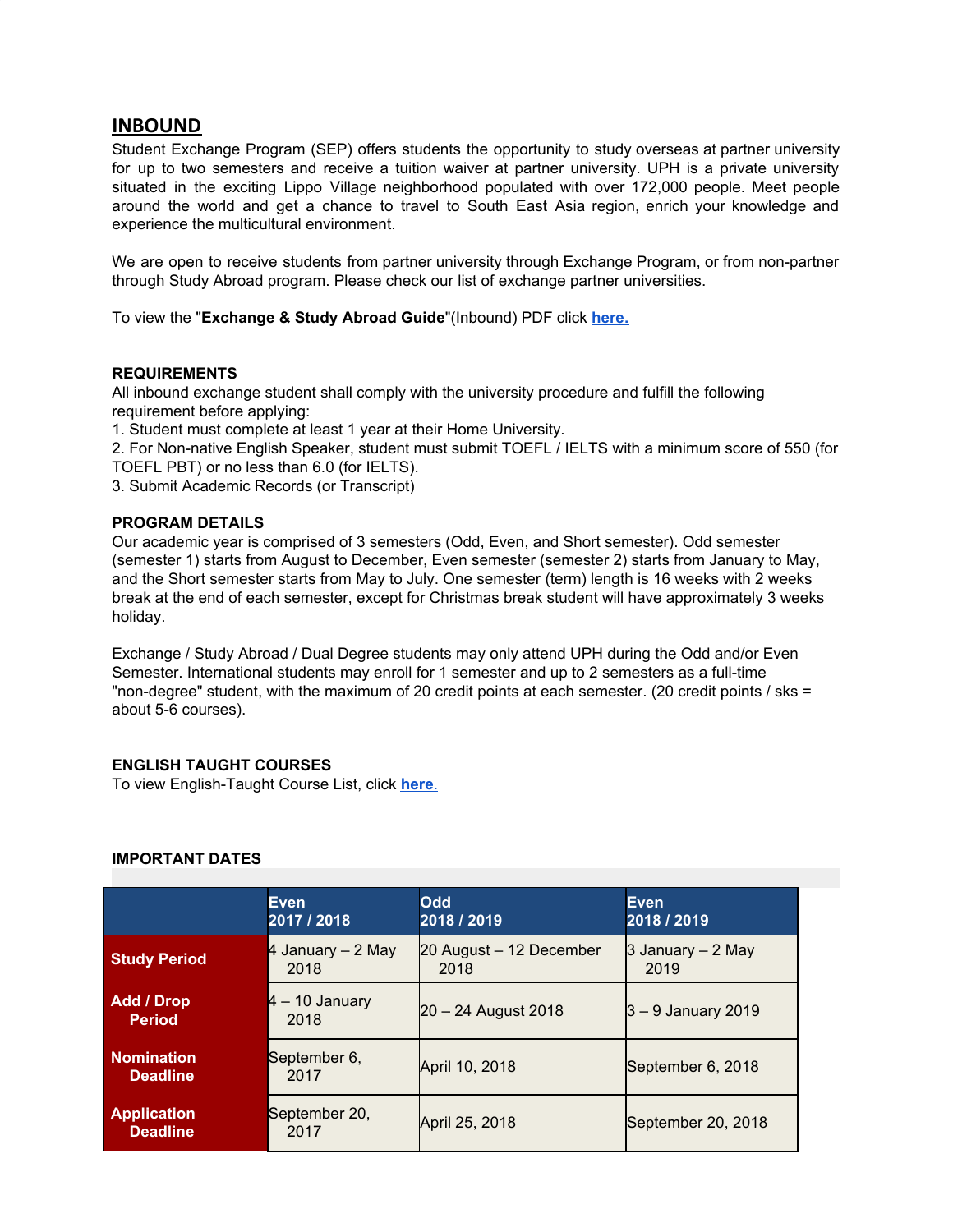| <b>Visa Payment</b><br><b>Deadline</b>                                                                          | October 9, 2017                                                                         | May 14, 2018                                                             | October 9, 2018                                                                           |
|-----------------------------------------------------------------------------------------------------------------|-----------------------------------------------------------------------------------------|--------------------------------------------------------------------------|-------------------------------------------------------------------------------------------|
| <b>Orientation (for</b><br><b>Exchange</b><br><b>Students) &amp;</b><br><b>Expected</b><br><b>Arrival Dates</b> | Arrival:<br>December 15,<br>2017/<br>January 2, 2018<br>Orientation:<br>January 3, 2018 | Arrival:<br>August 1, 2018<br>Orientation:<br>August 13-15, 2018         | Arrival:<br>December 17, 2017 /<br>January 2, 2019<br>Orientation:<br>January 3 - 5, 2019 |
| <b>Final Exam Dates</b>                                                                                         | April 25 – May 2,<br>2018                                                               | December 6 - 12, 2018                                                    | April 25 - May 2,<br>2019                                                                 |
|                                                                                                                 |                                                                                         | Independence Day:<br>August 17                                           | New Year:                                                                                 |
|                                                                                                                 | New Year:<br>January 1                                                                  | Idul Adha 1439H: August<br>22                                            | January 1                                                                                 |
|                                                                                                                 | <b>Chinese New</b><br>Year: January                                                     | <b>Islamic New Year's Day</b><br>1440H: September 11                     | Chinese New Year:<br>February 5                                                           |
|                                                                                                                 | 16<br>Seclusion Day:                                                                    | <b>Birthday of Prophet</b><br>Mohammad:                                  | Seclusion Day:<br>March 7                                                                 |
| <b>Break Dates</b>                                                                                              | March 17                                                                                | November 20                                                              | Isra Mi'raj of Prophet<br>Mohammad:                                                       |
|                                                                                                                 | Good Friday:<br>March 30                                                                | <b>University Christmas</b><br>Break (for Students):                     | April 3                                                                                   |
|                                                                                                                 | Isra Mi'raj of<br>Prophet                                                               | December 13, 2018 -<br><b>January 2, 2019</b>                            | Good Friday:<br>April 19                                                                  |
|                                                                                                                 | Mohammad:<br>April 13                                                                   | <b>University Christmas</b><br>Break (for Staff):<br>December 24, 2018 - | International Labour<br>Day:                                                              |
|                                                                                                                 |                                                                                         | <b>January 2, 2019</b>                                                   | May 1                                                                                     |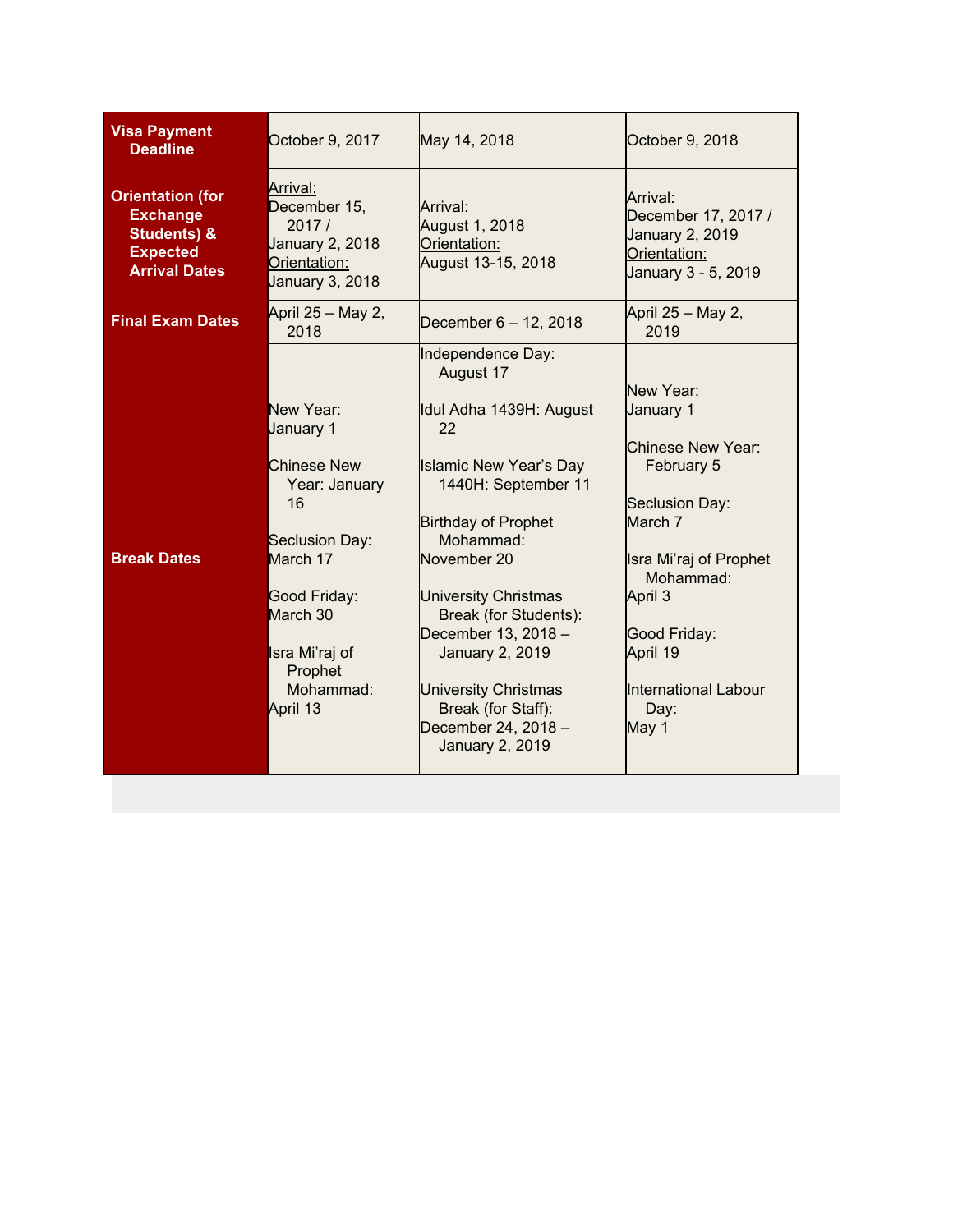# **[APPLICATION](http://international.uph.edu/incoming-student-exchange-program/student-exchange-program.html) PROCEDURE**

| <b>STEPS</b>   | <b>PROCESS</b>                                            | <b>ACTIVITIES</b>                                                                                                                                                                                                                                                                                                                                                                                                                                                                                                                                                                                                                                                                                                                                                                                                                                                                                                                                                                                                                                                                                                                                        |  |
|----------------|-----------------------------------------------------------|----------------------------------------------------------------------------------------------------------------------------------------------------------------------------------------------------------------------------------------------------------------------------------------------------------------------------------------------------------------------------------------------------------------------------------------------------------------------------------------------------------------------------------------------------------------------------------------------------------------------------------------------------------------------------------------------------------------------------------------------------------------------------------------------------------------------------------------------------------------------------------------------------------------------------------------------------------------------------------------------------------------------------------------------------------------------------------------------------------------------------------------------------------|--|
| 1              | Nomination                                                | International Student applying for exchange program must be<br>nominated by the Home University International Office. The<br>exchange program is based on an agreement between two<br>institutions, so make sure your Home Institution does have<br>an exchange agreement with us. Otherwise, you will have to<br>apply as a study abroad student (regular tuition fee will<br>apply). Please check our list of exchange partner universities<br>to see whether your university is on the list.<br>Exchange / Program Coordinator / International Office<br>representative should nominate their student by filling up<br>the <b>Exchange Student Nomination Form</b> and send it back<br>to us by email.                                                                                                                                                                                                                                                                                                                                                                                                                                                |  |
| $\overline{2}$ | <b>Documents</b><br>Submission                            | Complete the <b>Application Form for Inbound Program</b><br>and <b>Application Form for Student Visa and Permit then</b><br>following<br>submit<br>the<br>required<br>documents<br>to international@uph.edu at the<br>earliest<br>before the<br><b>Application Deadline:</b><br>Copy of Official Academic Transcript / Academic Records<br>1.<br>2. Scanned Passport of front page ID in color (min. validity<br>of 18 months for 6 or 12 months visa application; min. of<br>30 months validity for 24 months visa application)<br>3. Scanned Passport Cover<br>Photo ID in RED Background<br>4.<br>Recommendation Letter from home institution/professors<br>5.<br>Copy of IELTS / TOEFL result (only required for<br>6.<br>non-native English speaker)<br>Recent Photograph with RED background (Photo ID)<br>7.<br>Medical Statement (issued by local doctor/hospital)<br>8.<br>9. Statement Letter<br><b>10. Financial Statement</b><br>11. Official Bank Statement or Savings Account Records with<br>min. balance of USD 1,500 or equivalent.<br><b>IMPORTANT!</b> Any update of the required documents will later be<br>informed to the student. |  |
| 3              | Application<br><b>Review</b><br>&<br>Selecting<br>Courses | Upon receiving your nomination and application, we will request<br>the course list and description to the faculty you are<br>applying.<br>(NOTE: Class schedule may not be ready by then, and courses<br>provided may be subject to change according to the<br>availability. The student is recommended to select extra<br>courses more than required, for back-up/alternative purpose)<br>The earliest screening process will be made 3-4 months prior to<br>the beginning of a new semester. Your application will be<br>reviewed by the related Faculty/Department based on your<br>academic performance/records.                                                                                                                                                                                                                                                                                                                                                                                                                                                                                                                                     |  |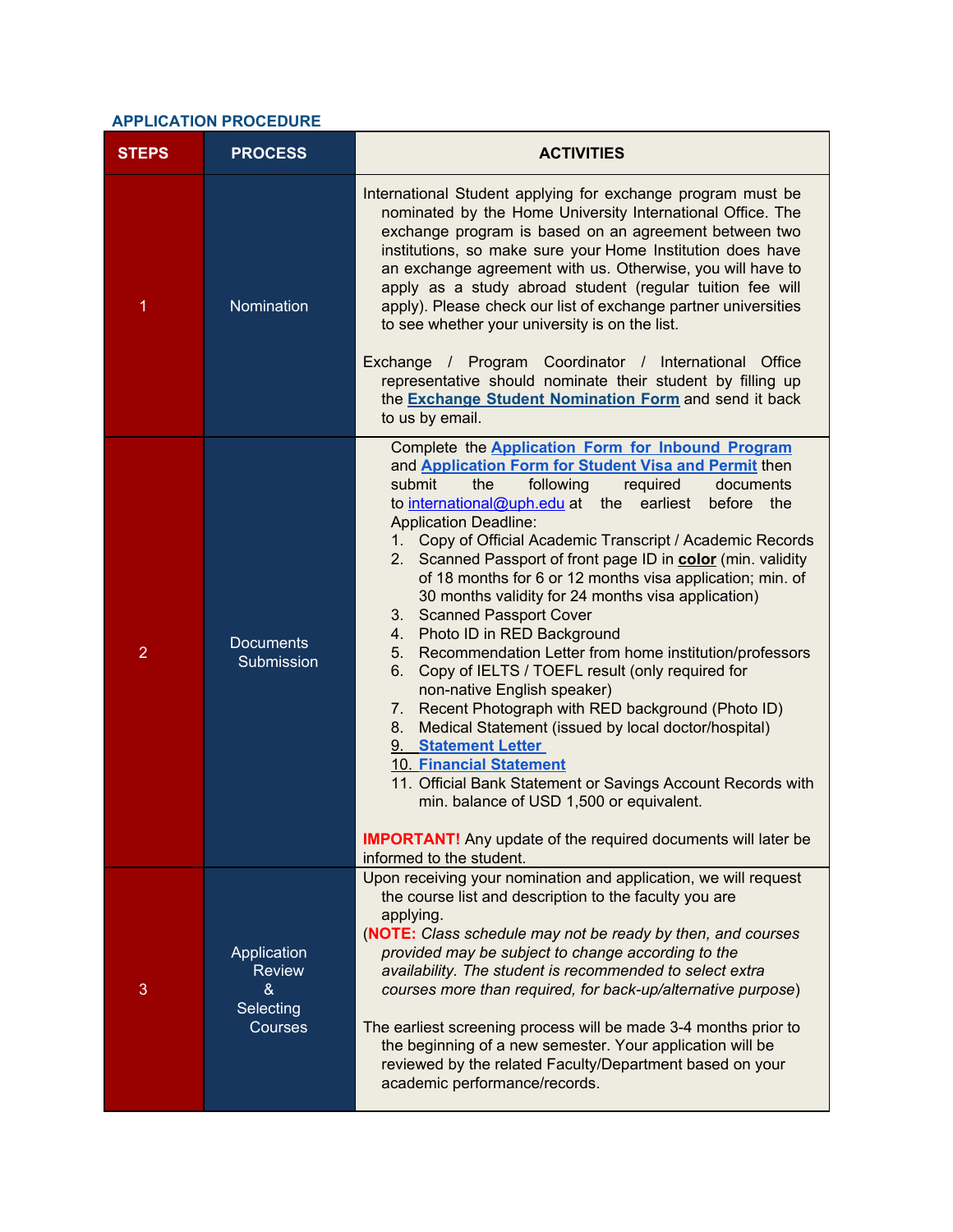| 4              | Acceptance                                          | If your application is accepted, the Faculty will issue<br>the Acceptance Letter and you will be notified by the<br>International Office via email with your Acceptance Letter<br>attached.                                                                                                                                                                                                                                               |
|----------------|-----------------------------------------------------|-------------------------------------------------------------------------------------------------------------------------------------------------------------------------------------------------------------------------------------------------------------------------------------------------------------------------------------------------------------------------------------------------------------------------------------------|
| 5              | Payment for<br><b>Student Visa</b><br>$(E-ITAS)$    | Upon receiving the <b>Acceptance Confirmation</b> via email, student<br>must pay the student visa handling fee for the E-ITAS<br>process that takes place in Indonesia, Jakarta through a<br>third party agent.                                                                                                                                                                                                                           |
|                |                                                     | The details for the visa process and procedure will be explained<br>further in the <b>Student Visa and Permit</b> section (see the<br>table, point number 3 to 9).                                                                                                                                                                                                                                                                        |
|                |                                                     | Visa and permit handling fee/agent service fee for E-ITAS (in<br>Indonesia) must be paid in advance via bank transfer.<br>Since the process for getting the Study Permit and Telex (Visa<br>Approval) may take from 6 up to 8 weeks, therefore we<br>advise you to pay the visa payment as early as possible after<br>receiving the Acceptance Letter from UPH. The amount and<br>payment details will be notified to students via email. |
|                |                                                     | <b>IMPORTANT!</b><br>Your visa will only be processed after your payments been<br>verified. Thus, the student must submit the bank's<br>receipt/proof of payment (via email) for verification purpose.                                                                                                                                                                                                                                    |
| 6              | Collect Visa &<br>Payment<br>(VITAS)                | After going through a long process at the Ministry of Research,<br>Technology and Higher Education (Study Permit) and the<br>Immigration, a Telex (visa approval) will be issued and we<br>will send you the copy telex via email.                                                                                                                                                                                                        |
|                |                                                     | We suggest that student contact the Indonesian Embassy<br>directly to make an appointment or discuss the procedure for<br>collecting the visa (VITAS).                                                                                                                                                                                                                                                                                    |
|                |                                                     | The student must bring the passport, the copy of telex, then fill<br>up a form and pay the VITAS fee. The process for collecting<br>the visa takes approximately 2 to 3 working days depending<br>on the embassy.                                                                                                                                                                                                                         |
|                |                                                     | <b>NOTE:</b> Visa collection fee for 12 months VITAS is USD 105 /<br>USD 180 for 24 months VITAS. The fee needs to be paid in<br>local currency (cash).                                                                                                                                                                                                                                                                                   |
| $\overline{7}$ | Schedule Your<br><b>Arrival (Ticket</b><br>Booking) | Upon receiving VITAS (Sticker Visa) on your passport, student<br>may to purchase the flight ticket and plan for departure.                                                                                                                                                                                                                                                                                                                |
|                |                                                     | <b>IMPORTANT!</b><br>Make sure you arrive within the expected date of arrival or a<br>few days before the orientation.<br>The point of entry and exit must be the same. Should you<br>plan to enter via Soekarno Hatta International Airport<br>(Jakarta), then you must later depart from the same<br>airport/location as well.                                                                                                          |